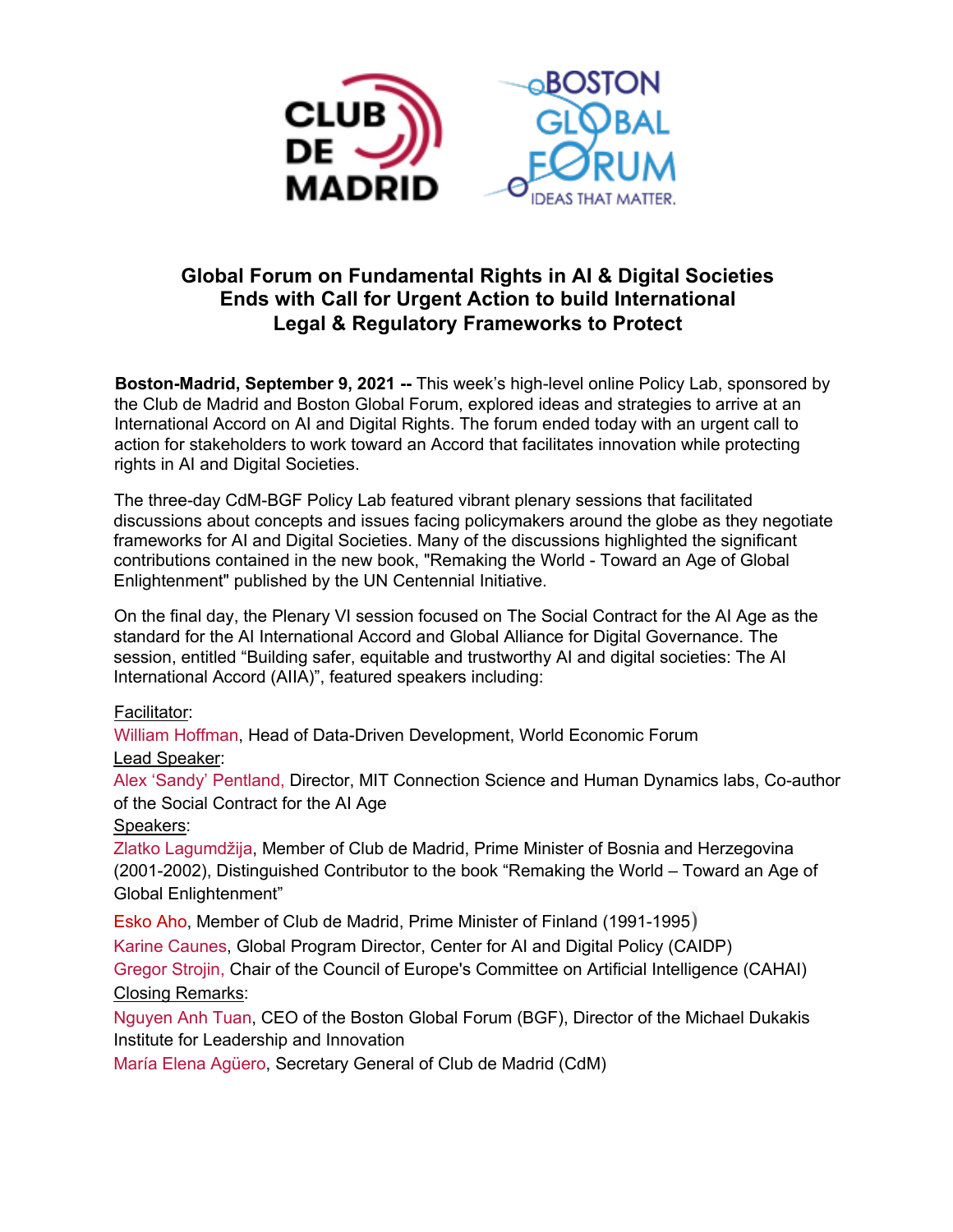Speakers agreed that the global community cannot wait for governments or international organizations to act. The Global Alliance for Digital Governance will take action to connect think tanks, influencers, experts, and citizens to contribute to building International Laws, International Accord on AI and Digital, while simultaneously working with governments and international organizations towards this goal.

*Remaking the World* takes a major step toward creating a "rights-based agenda for the global governance of AI and digital societies," says Nguyen Anh Tuan, who edited the book and serves as CEO of the Boston Global Forum (BGF). "We're moving toward a framework, an ecosystem, a social contract for the AI age." Tuan also directs the Michael Dukakis Institute for Leadership and Innovation.

The 256-page book is made up of white papers, speeches, remarks, and other presentations at events held during the pandemic and sponsored or co-sponsored by BGF. Among the contributors are well known policy makers and innovators such as Ursula von de Leyen, President of the European Commission, Ashton Carter, former U.S. Secretary of Defense; Vint Cerf, "the father of the Internet" and Chief Internet Evangelist for Google; former U.N. Secretary-General Ban Ki-moon; and former Massachusetts Governor Michael Dukakis.

The opening chapter, authored by leading scholars and policy makers affiliated with the Bostonbased group, proposes a "social contract," or an agreement among members of global society to cooperate in the interests of social wellbeing. Just as TCP / IP is the platform for communication among internet users, the Social Contract for AI Age is a platform for connection among governments, stakeholders, and private and public institutions. One of many principles enunciated is that individuals have a right to both privacy and "access and control over their own data."

Tuan added that *Remaking the World*, along with the Policy Lab, represents the first time that prominent international leaders are coming together to lay the groundwork for global AI accords. The book is currently in an electronic edition and will be available in print soon.

For more information, or to review video summaries of the Policy Lab, please visit: aidigitalrights.com

## **About the Boston Global Forum**

The Boston Global Forum (BGF), in collaboration with the United Nations Centennial Initiative, released a major work entitled Remaking the World – Toward an Age of Global Enlightenment.

More than twenty distinguished leaders, scholars, analysts, and thinkers put forth unprecedented approaches to the challenges before us. These include President of the European Commission Ursula von der Leyen, Governor Michael Dukakis, Father of Internet Vint Cerf, Former Secretary of Defense Ash Carter, Harvard University Professors Joseph Nye and Thomas Patterson, MIT Professors Nazli Choucri and Alex 'Sandy' Pentland, and European Parliament Member Eva Kaili.